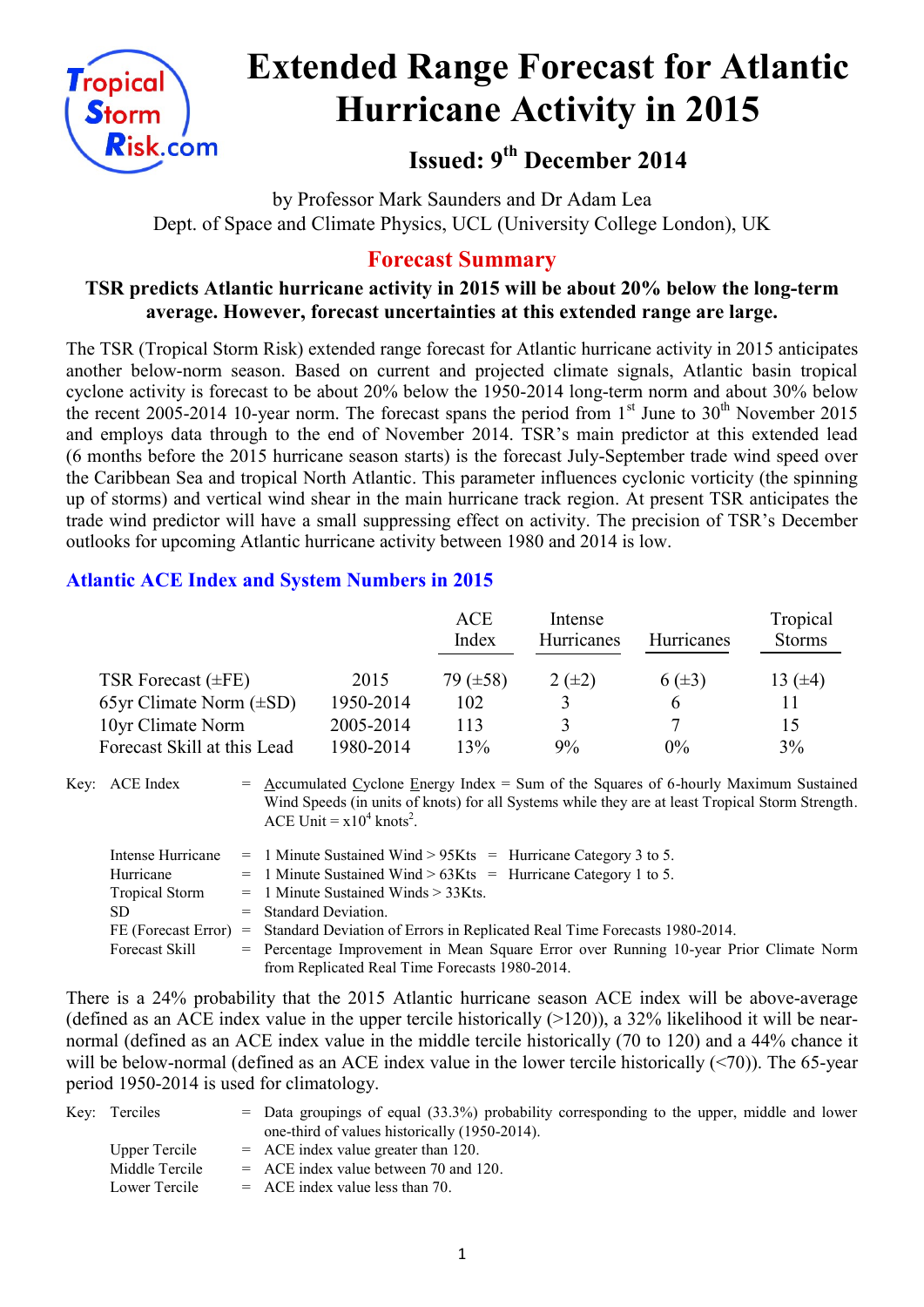#### **Methodology and Key Predictors for 2015**

The TSR statistical seasonal hurricane forecast model divides the North Atlantic into three regions and employs separate forecast models for each region before summing the regional hurricane forecasts to obtain an overall forecast. For two of these three regions (tropical North Atlantic, and the Caribbean Sea and Gulf of Mexico) the forecast model pools different environmental fields involving August-September sea surface temperatures (SSTs) and July-September trade wind speed to select the environmental field or combination of fields which gives the highest replicated real-time skill for hurricane activity over the prior 10-year period. The nature of this process means that the details of the seasonal forecast model can vary subtly from year-to-year and also with lead time within the same year. Separate forecast models are employed to predict the July-September trade wind speed and to predict the August-September SSTs. Finally bias corrections are employed for each predictand based on the forecast model performance for that predictand over the prior 10 years.

The key factor behind the TSR forecast for 2015 hurricane activity being about 20% below the long term norm is the anticipated enhancement of the July-September 2015 forecast trade wind at 925mb height over the Caribbean Sea and tropical North Atlantic region  $(7.5^{\circ}N - 17.5^{\circ}N, 100^{\circ}W - 30^{\circ}W)$ . The current forecast for this predictor is  $0.09 \pm 0.86$  ms<sup>-1</sup> stronger than normal (1980-2014 climatology). The July-September 2015 trade wind prediction is based on an expectation of weak positive ENSO conditions in July-September 2015 as forecast by a consensus of dynamical and statistical models obtained from the International Research Institute website *http://iri.columbia.edu/climate/ENSO/currentinfo/SST\_table- .html*. The forecast skill for this predictor at this lead time is 32% assessed for 1980-2014. However, it should be stressed that uncertainties in the forecast July-September 2015 trade wind speed at this extended lead are large due to uncertainties in ENSO and in North Atlantic and Caribbean Sea SSTs.

#### **Precision of Seasonal Hurricane Forecasts 2005-2014**

The figure below displays the seasonal forecast skill for North Atlantic hurricane activity for the most recent 10-year period 2005-2014. Skill is assessed as a function of lead time for two measures of hurricane activity: ACE and hurricane numbers. The assessment uses the publicly-issued seasonal forecast values from three centres: TSR, NOAA (National Oceanic and Atmospheric Administration) and CSU (Colorado State University).



Forecast precision is assessed using the Mean Square Skill Score (MSSS) which is the percentage improvement in mean square error over a climatology forecast. Positive skill indicates that the model performs better than climatology, while a negative skill indicates that it performs worse than climatology.